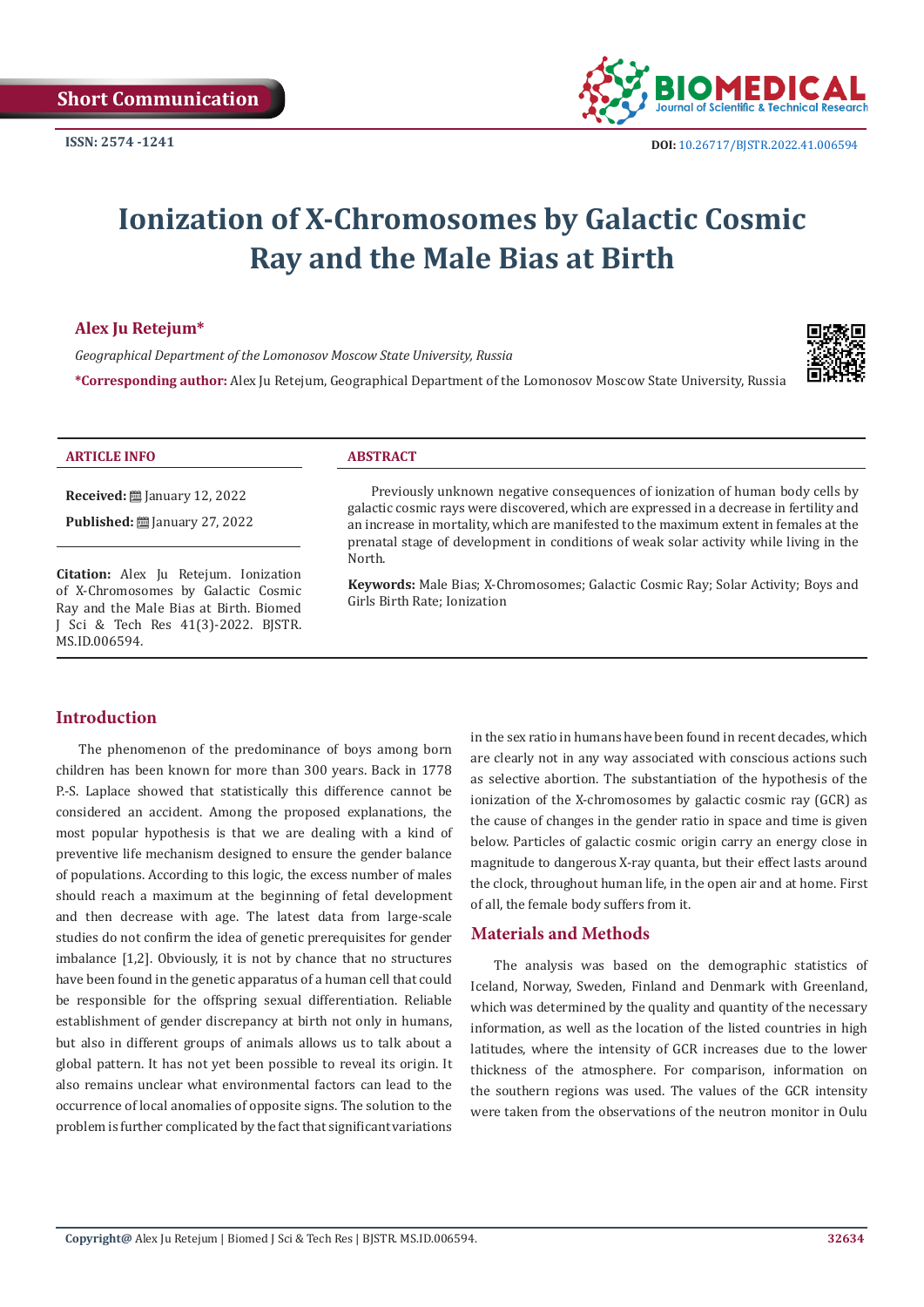(Finland, 65.05 ° C), operating since 1964. Radiation conditions in previous years were characterized using reconstructed data and Wolf numbers, an indicator of solar activity, from which the intensity of GCR is in close inversely proportional dependence (correlation coefficient -0.87), since the Sun modulates the GCR. To test the hypothesis put forward, the method of mental critical experiment was used. If the assumption about the effects of GCR on the organism correctly reflects reality, the following events that cannot be explained from any other point of view should be associated with an increase in their intensity over time:

- **1)** A decrease in the girl birth rate,
- **2)** An increase in female mortality and
- **3)** An increase in the frequency of death of the embryo and fetus of the female sex, and with a decrease - phenomena of the opposite direction.

In addition, it should be expected that the level of risk of negative consequences of exposure to cosmic radiation will be maximum in the northern latitudes. The analysis of demographic events was carried out using the methods of superimposed epochs and minimax (comparison of anomalies of different signs). The ratio of the number of female and male groups was adopted as the main indicator of demographic processes. The periods were considered, the middle of which fell on the years of minimum or maximum solar activity (and, accordingly, the highest or lowest GCR intensity).

#### **Results**

Expected results of the first mental critical experiment is as follows: at a high intensity of GCR, the birth rate of girls should be abnormally low, and at a reduced intensity - above average. Powerful galactic radiation causes a significant drop in the birth rate of girls, as can be seen from the statistics of Iceland, and there is a characteristic delay in the effects of 1-2 years (Figure 1). A longterm increase in the intensity of GCR, accompanying the weakening of solar activity, entails a reduction in the girl birth rate (Figure 2). The gender index, as expected, increases after a period of very low GCL intensity, when the Sun is abnormally active and the solar wind blocks the flows of high-energy particles (Figure 3). Interestingly, in Greenland, after the minimum GCR in 2000, the ratio of newborn girls and boys with a weight of 3000 g or more reached an absolute maximum of 1028 (with an average of 900). The essence of the second thought critical experiment: it can be predicted that galactic rays of high energy increase female mortality. Using the example of Sweden, it is clearly seen that with a positive anomaly in the intensity of GCR, the maximum of female infant mortality naturally occurs, and in years of low intensity of GCR, when the Sun is very active, the situation with female infant mortality improves dramatically (Figure 4). The influence of galactic radiation is well traced by trends in infant mortality. A long-term increase in the intensity of GCR as a result of the weakening of solar activity is associated with an increase in the level of female infant mortality (Figure 5).



**Figure 1:** The drop in the birth rate of girls in Iceland after a period of high intensity of GCR (reconstruction) during the time of calm Sun of the 11-year cycle. Averaging over the period 1838-2013, 16 cycles, based on data on 554,000 events.

**Note:** Calculation based on data of Statistics Iceland, WDC-SILSO, Royal Observatory of Belgium, Brussels and Cosmic Ray Station of the University of Oulu.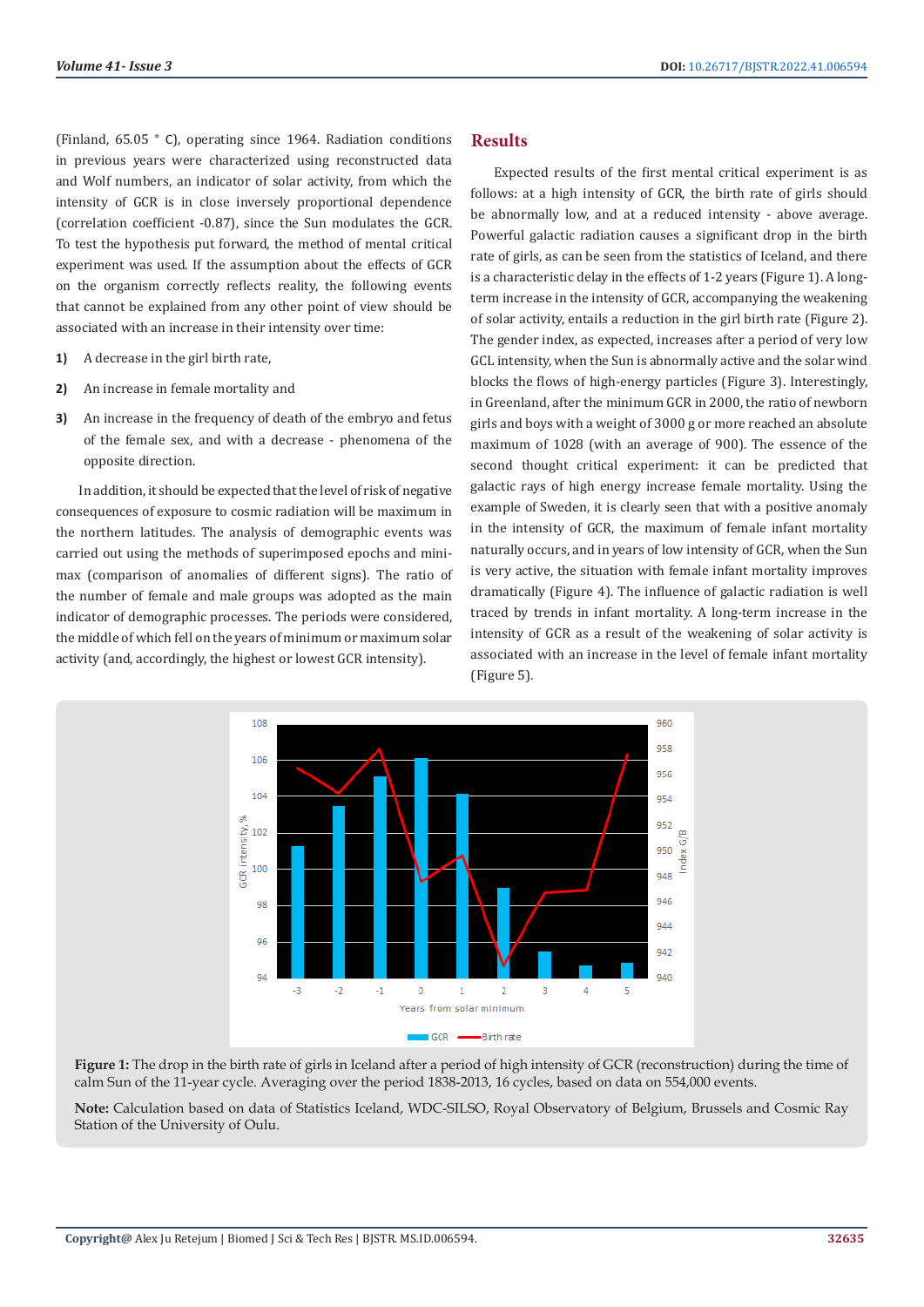



**Note:** Calculation based on data of Statistics Finland, WDC-SILSO and Royal Observatory of Belgium, Brussels.



**Figure 3:** An increase in the birth rate of girls in Denmark due to low energy level of GCR with abnormally high solar activity in the mid-50s of the twentieth century.

**Note:** Calculation based on data of Statistics Denmark, WDC-SILSO and Royal Observatory of Belgium, Brussels.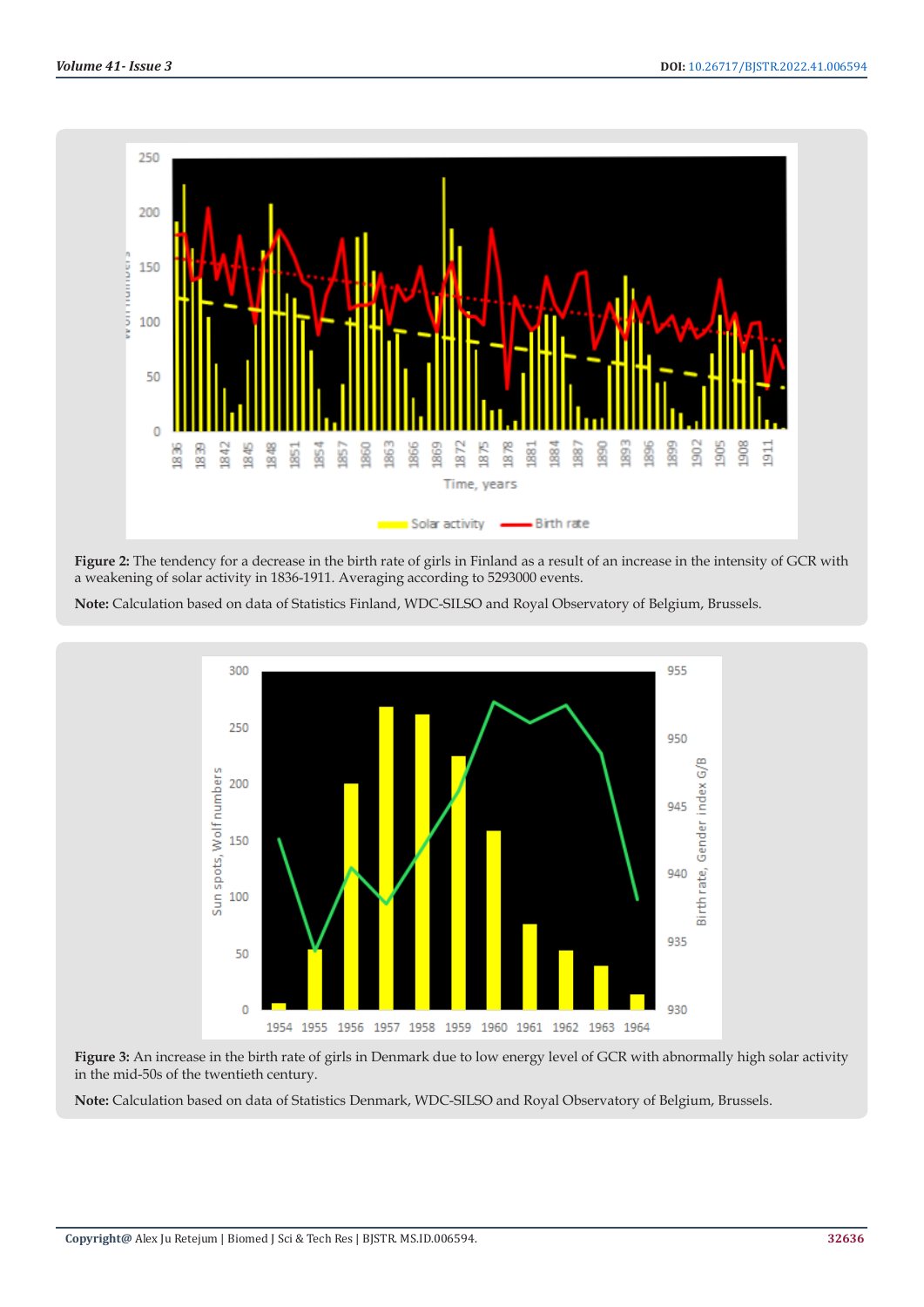

**Figure 4:** The dependence of female infant mortality on the intensity of UCS by the years of the solar activity cycle. Averaging over the period 1757-2019, for 24 cycles. The polynomial trend of mortality is shown

**Note:** Calculation based on data of Statistics Sweden, WDC-SILSO, Royal Observatory of Belgium, Brussels and Cosmic Ray Station of the University of Oulu.



**Figure 5:** The female infant mortality in Finland and the intensity of GCR in last decades. The Linear trends are shown. **Note:** Calculation based on data of Statistics Finland and Cosmic Ray Station of the University of Oulu.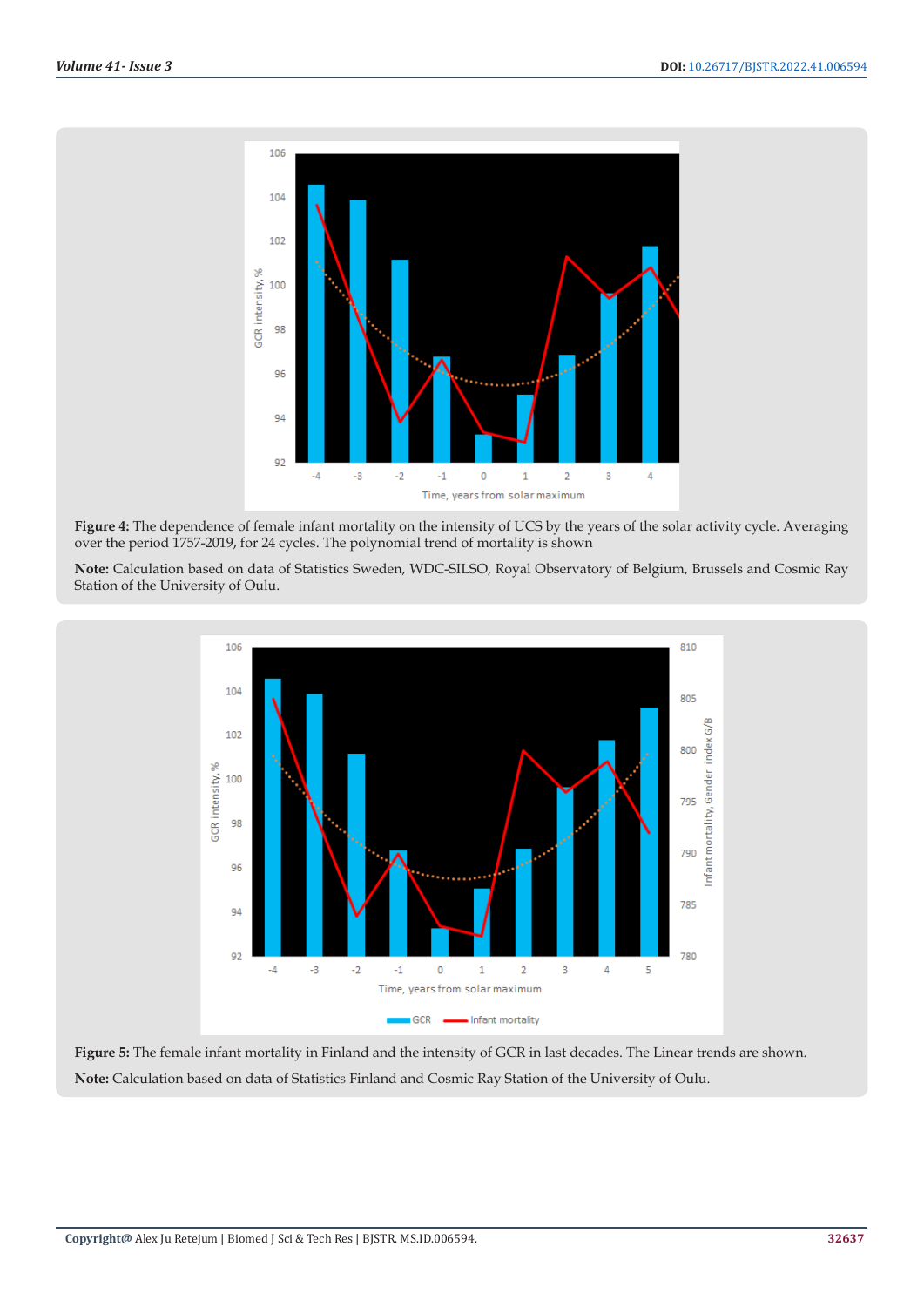Nowadays, there is an increase in galactic particles energy associated with a weakening of solar activity, which determines the tendency to aggravate the risk of death of newborn girls on the first day of life. Attention is drawn to the coincidence in time of anomalies of different signs: in Norway in 1959, after two years of abnormally high solar activity, the gender indicator of infant mortality decreased to a minimum of 706, and in Greenland, with a minimum of GCR intensity in 1999-2000, the index reached the lowest values, respectively, 444 and 571. It should be noted that the negative impact of high-power galactic rays in the north covers not only newborns, but also the entire female part of the population. Thus, the era of the solar minimum of Dalton at the beginning of the 19<sup>th</sup> century was marked in Finland by an increase in total female mortality 3-6% higher than average. The third critical

experiment should show that high-energy particles penetrating the body, especially in the early stages of its development, are capable of destroying the genetic apparatus and causing mutations, which leads to antenatal mortality and an increase in the frequency of stillbirths. And indeed, an abnormally high frequency of stillbirths among girls is recorded precisely during the years of high intensity of GCR in the calm Sun (Figure 6). In addition, judging by the information from Denmark, the risk of female stillbirths increases in the conditions of contemporarty growth of GCR energy due to the weakening of the solar wind (Figure 7). Finally, it should be assumed that the phenomena discussed above are most pronounced in the northern regions, where the amplitude of fluctuations in the intensity of GCR is significantly greater than in the southern ones. Demographical statistics confirms this (Figure 8).



Figure 6: The relationship of female stillbirths with the intensity of galactic rays over the years of the solar cycle. Averaging over the period 1861-2012 for 14 cycles.

**Note:** Calculation based on data of Statistics Sweden, WDC-SILSO, Royal Observatory of Belgium, Brussels and Cosmic Ray Station of the University of Oulu.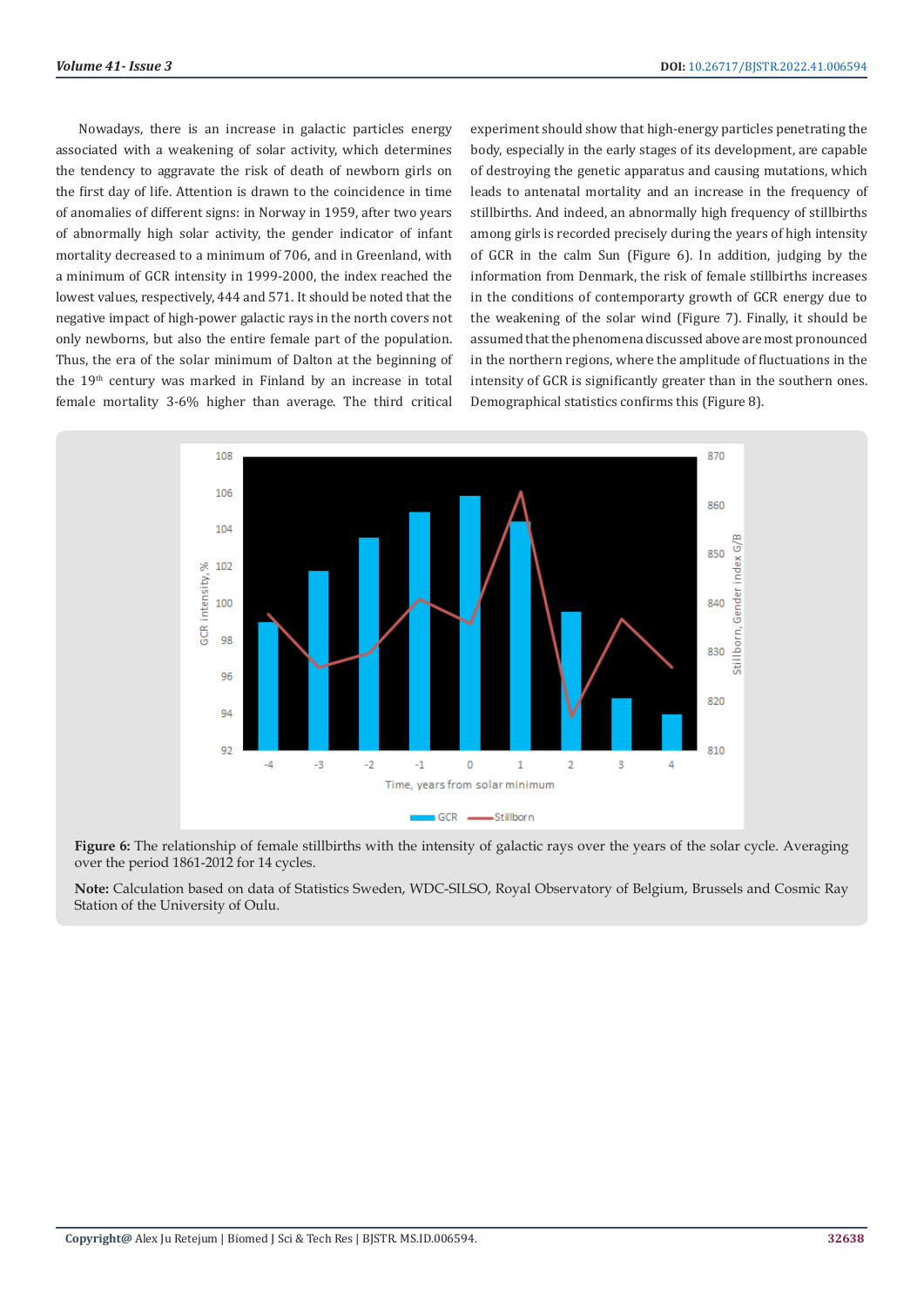

**Figure 7:** Modern female stillbirths trend in Denmark. **Note:** Calculation based on data of Statistics Denmark.



**Figure 8:** Сharacteristic differences in the birth rate of girls between the north (Finland) and south (France) of Europe. **Note:** Calculation based on data of Statistics Finland and Institut national de la statistique et des études économiques.

# **Conclusion**

These facts - their number could be multiplied - indicate the destructive role of high-energy galactic particles in relation to the female body in the early stages of individual development, which is caused by the ionization of the X chromosomes. The discovered phenomenon not only demonstrates the cause of the global gender imbalance, but also allows us to explain the origin of patterns that remained mysterious, for example, an increase in the number of boys born with the latitude and altitude of the terrain. However, the most important conclusion of the study is the need to classify GCR as the most serious health risk factors in the environment.